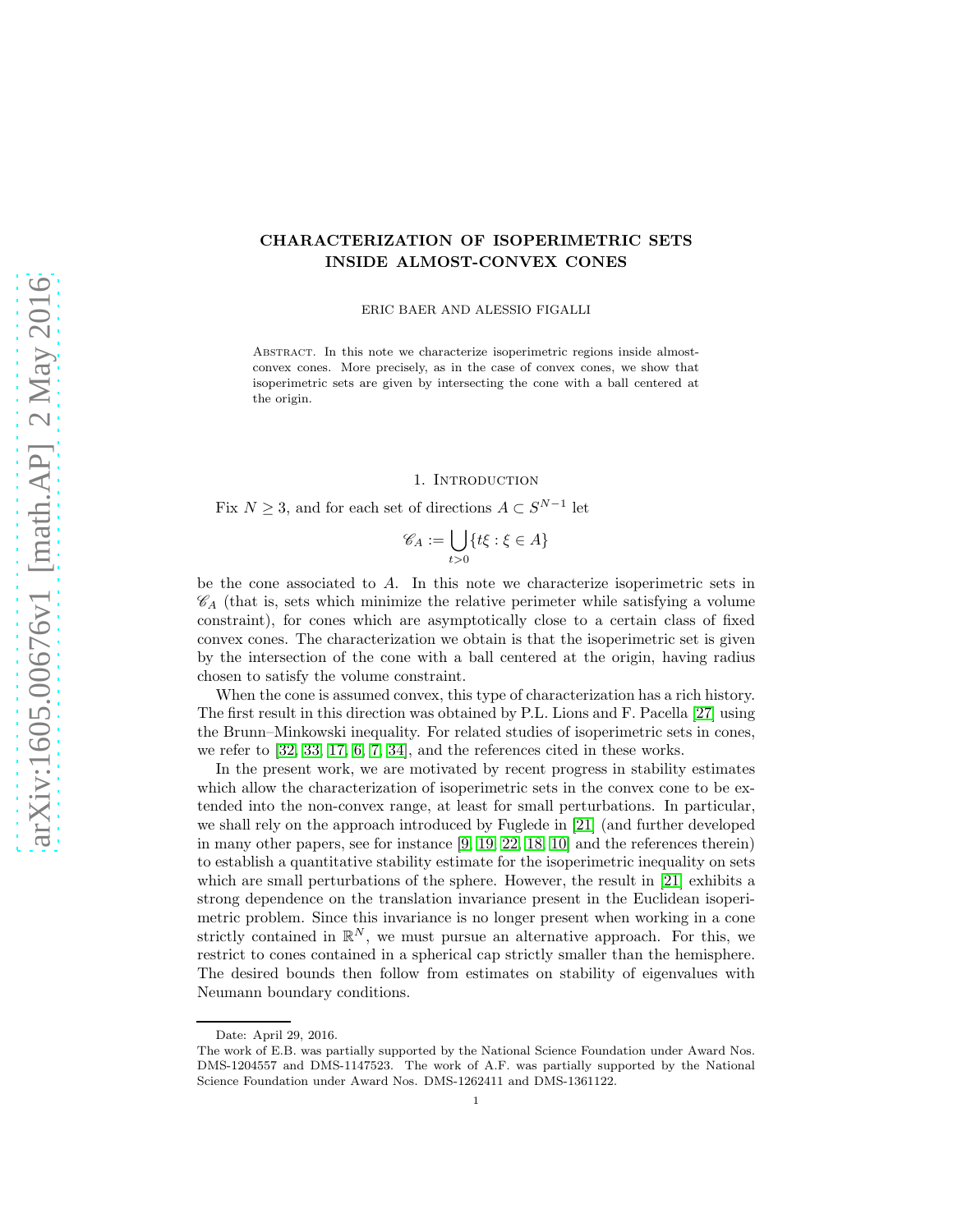To precisely state our main result, we need some additional notation. For an open set  $F \subset \mathbb{R}^N$  and a set of finite perimeter  $E \subset \mathbb{R}^N$ , let  $P(E; F)$  denote the perimeter of  $E$  relative to  $F$ ; we refer to [\[3\]](#page-12-2) and [\[29\]](#page-13-11) for definitions and fundamental properties of sets of finite perimeter and the relative perimeter functional.

Moreover, let  $\pi_N : \mathbb{R}^N \to \mathbb{R}$  be the projection given by  $\pi_N(x_1, \dots, x_N) := x_N$ for  $x = (x_1, \dots, x_N) \in \mathbb{R}^N$ . For each  $\eta > 0$ , let  $S_+(\eta) \subset S^{N-1}$  be the spherical cap given by

<span id="page-1-2"></span>
$$
S_{+}(\eta) := \{ \xi \in S^{N-1} : \pi_{N}(\xi) > \eta \}. \tag{1}
$$

We now introduce the notion of uniform  $C^{1,1}$  domains in the  $S_+(\eta)$  setting. This is defined requiring that every point of the boundary has both an interior and an exterior ball condition.

<span id="page-1-1"></span>**Definition 1.1** (Uniform  $C^{1,1}$  class  $\Pi_+(\eta,r)$ ). *Given*  $\eta > 0$  *and*  $r > 0$ *, we let*  $\Pi_+(\eta,r)$  denote the class of open sets  $A$  compactly contained in  $S_+(\eta)$  such that for *every*  $x \in \partial A$  *there exist a ball*  $B_r^+ \subset S^{N-1}$  *contained in* A *and a ball*  $B_r^- \subset S^{N-1}$ *contained in*  $S^{N-1} \setminus A$ *, both of radius r, such that*  $x \in \partial B_r^+ \cap \partial B_r^-$ *.* 

We are now ready to state our main result. In this statement, as well as in the remainder of the paper, for two sets  $X, Y \subset S^{N-1}$ , the quantity  $d_{L^{\infty}}(\partial X, \partial Y)$  refers to the Hausdorff distance between  $\partial X$  and  $\partial Y$  defined via the intrinsic metric on the sphere.

<span id="page-1-0"></span>**Theorem 1.2.** *Fix*  $N > 3$  *and*  $\eta > 0$ *. Then, for any*  $r > 0$ *, there exists*  $\epsilon =$  $\epsilon(N, \eta, r)$  *such that the following holds: given*  $A' \in \Pi_+(\eta, r)$ *, assume that there exists*  $A \in \Pi_+(\eta, r)$  *such that* 

 $\mathscr{C}_A$  *is convex and*  $d_{L^{\infty}}(\partial A', \partial A) < \epsilon$ .

*Then, for all*  $m > 0$ , the unique minimizer  $E'_{*}$  of the functional  $E \mapsto P(E; \mathscr{C}_{A'})$ *among subsets* E' of  $\mathcal{C}_{A'}$  *having finite perimeter and*  $|E'| = m$  *is given by*  $E'_{*} =$  $B \cap \mathscr{C}_{A'}$ , where  $B \subset \mathbb{R}^N$  is the ball centered at the origin with radius chosen so that  $|B \cap \mathscr{C}_{A'}| = m$ .

Remark 1.3. By the analysis performed in this paper (see in particular Lemma [3.1\)](#page-8-0) it follows that  $B \cap \mathcal{C}_{A'}$  is a uniformly stable minimizer (in other words, the second variation of the perimeter functional at fixed volume is uniformly positive). Thanks to this fact, it follows by our analysis and the selection principle introduced in [\[9\]](#page-13-6) that a sharp quantitative version of the isoperimetric inequality as the one in [\[17\]](#page-13-3) (see also [\[23,](#page-13-12) [20,](#page-13-13) [9,](#page-13-6) [22\]](#page-13-8)) holds in our setting.

**Remark 1.4.** Since our main Theorem [1.2](#page-1-0) above is stated for  $C^{1,1}$  domains, we will also assume in all other statements that our sets have  $C^{1,1}$  boundary. However, it is interesting to observe that most of our arguments require only the Lipschitz regularity of our sets, rather than their  $C^{1,1}$  regularity. The crucial point where we need higher regularity on our sets is to show existence of minimizers (see Proposition [2.1\)](#page-2-0) and to apply the  $\epsilon$ -regularity theory for almost minimizers of the perimeter up to the boundary (see for instance [\[14\]](#page-13-14) and the references therein). Although one could probably slightly weaken this assumption to some  $C^{1,\alpha}$  regularity with  $\alpha > 0$ , it is unclear to us whether our method can be extended to Lipschitz domains.

*Acknowledgments:* The intuition that the result of Lions and Pacella [\[27\]](#page-13-0) could be extended to almost-convex cones was already suggested by Ennio De Giorgi.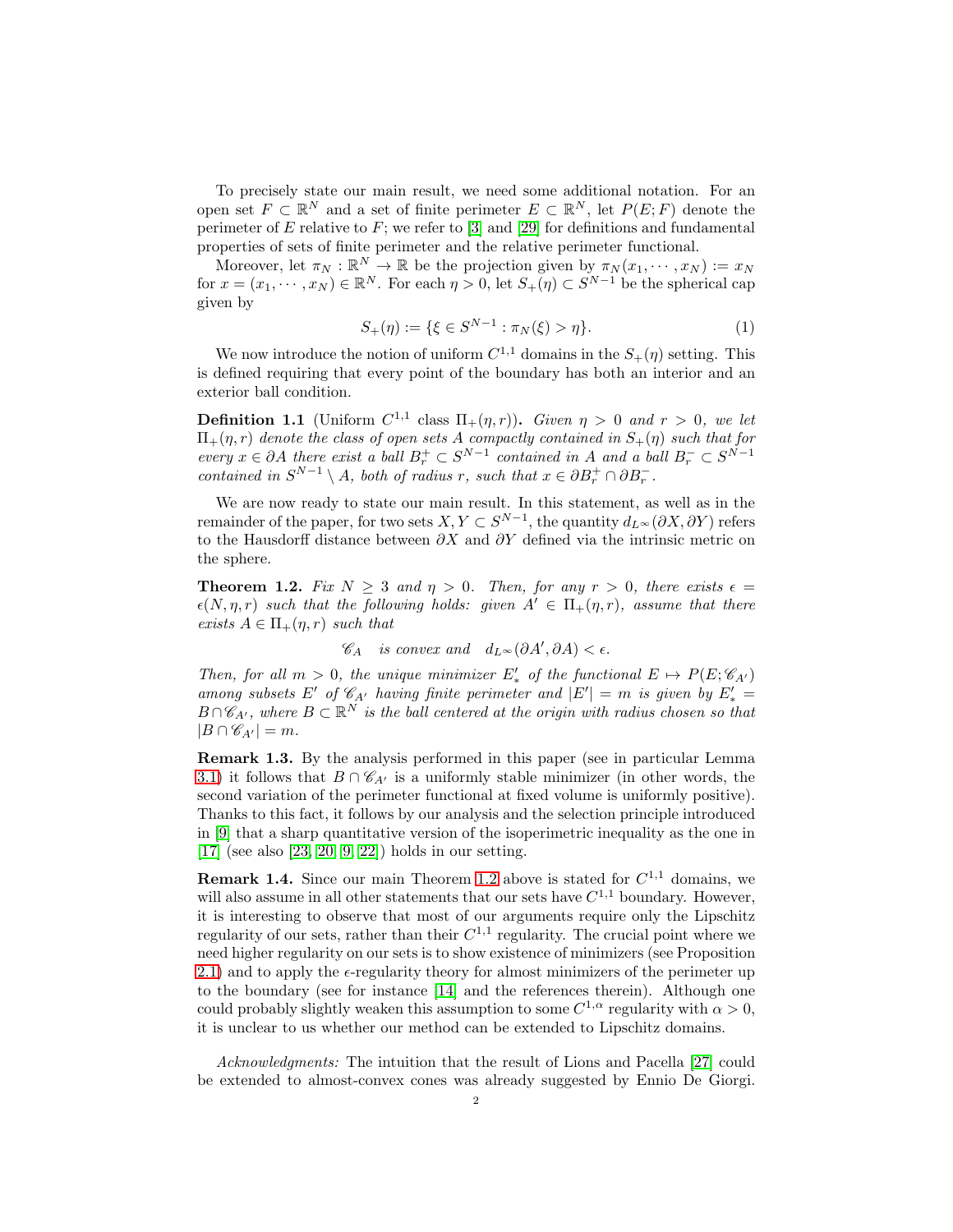The second author is grateful to Filomena Pacella for pointing out this problem to his attention. Both authors thank Gian Paolo Leonardi for a careful reading of the manuscript and for pointing out a small gap in one of the proofs.

## 2. Preliminaries

In the next three subsections, we prepare several analytic results which will be used in the proof of Theorem [1](#page-1-0).2. In Section 2.1 we discuss the existence of minimizers stated in the theorem. In Section 2.2 we adapt arguments of Chenais [\[8\]](#page-13-15) from the Euclidean setting to show the existence of uniformly bounded extension operators for sets in the class  $\Pi_{+}(\eta, r)$  (with suitable values of the parameters); as a consequence, we obtain some stability results for eigenvalues of the Neumann Laplacian associated to domains in this class. Lastly, in Section 2.3 we use the stability results obtained in Section 2.2 to establish a sharp Poincaré estimate which will form the core analytic ingredient in the proof of Theorem [1](#page-1-0).2.

2.1. Existence of minimizers. In this section, we apply the result of Ritoré and Rosales [\[33\]](#page-13-2) to establish existence of minimizers in the setting of Theorem 1.[2.](#page-1-0) We in particular appeal to [\[33,](#page-13-2) Proposition 3.5], which gives existence of minimizers for smooth ( $C<sup>1</sup>$  suffices) cones in  $S<sub>+</sub>$  (note that the existence of minimizers is known also for non-smooth convex cones, and it has been proved in [\[17\]](#page-13-3) using optimal transport techniques).

Hence, we can state the following result:

<span id="page-2-0"></span>Proposition 2.1 (Existence of minimizers in the setting of Theorem [1.2\)](#page-1-0). *Fix*  $\eta > 0$  and  $r > 0$ . Then for every  $m > 0$  and  $A' \in \Pi_+(\eta, r)$  there exists a set of *finite perimeter*  $E'_{\star} \subset \mathscr{C}_{A'}$  *having*  $|E'_{\star}| = m$  *and such that*  $E'_{\star}$  *is a minimizer for the functional*  $E \mapsto P(E; \mathcal{C}_{A'})$  *among all such sets.* 

2.2. Extension results and stability of eigenvalues. In what follows, we let  $W^{1,2}(S^{N-1})$  be the usual Sobolev space defined on the sphere (see, e.g. [\[28,](#page-13-16) §7.3]). Moreover, for each open set  $A \subset S^{N-1}$ , let  $W^{1,2}(A)$  be the space obtained by completion of smooth functions with respect to the norm

$$
||u||_{W^{1,2}(A)}^2 := ||u||_{L^2(A)}^2 + ||\nabla u||_{L^2(A)}^2,
$$

where  $\nabla$  is the usual gradient operator on the sphere.

Fix  $\eta > 0$ . Then for r as in the definition of the uniform  $C^{1,1}$  class (Definition 1.[1\)](#page-1-1), restricting considerations to domains in  $\Pi_+(\eta, r)$  allows us to note that the analysis of [\[8\]](#page-13-15) in the Euclidean setting implies the existence of a family of uniformly bounded extension operators.

<span id="page-2-1"></span>**Proposition 2.2** (Domains in  $\Pi$  have uniform extension operators). *Fix*  $N \geq 3$ ,  $\eta > 0$ , and  $r > 0$ . Then there exists  $C > 0$  such that for each  $A \in \Pi_+(\eta, r)$  there *exists a linear extension operator*

$$
T_A: W^{1,2}(A) \to W^{1,2}(S_+)
$$

*with*

$$
||T_A\varphi||_{W^{1,2}(S_+)} \leq C ||\varphi||_{W^{1,2}(A)},
$$

*where*  $S_+ = S_+(\eta)$  *is defined as in ([1](#page-1-2)).*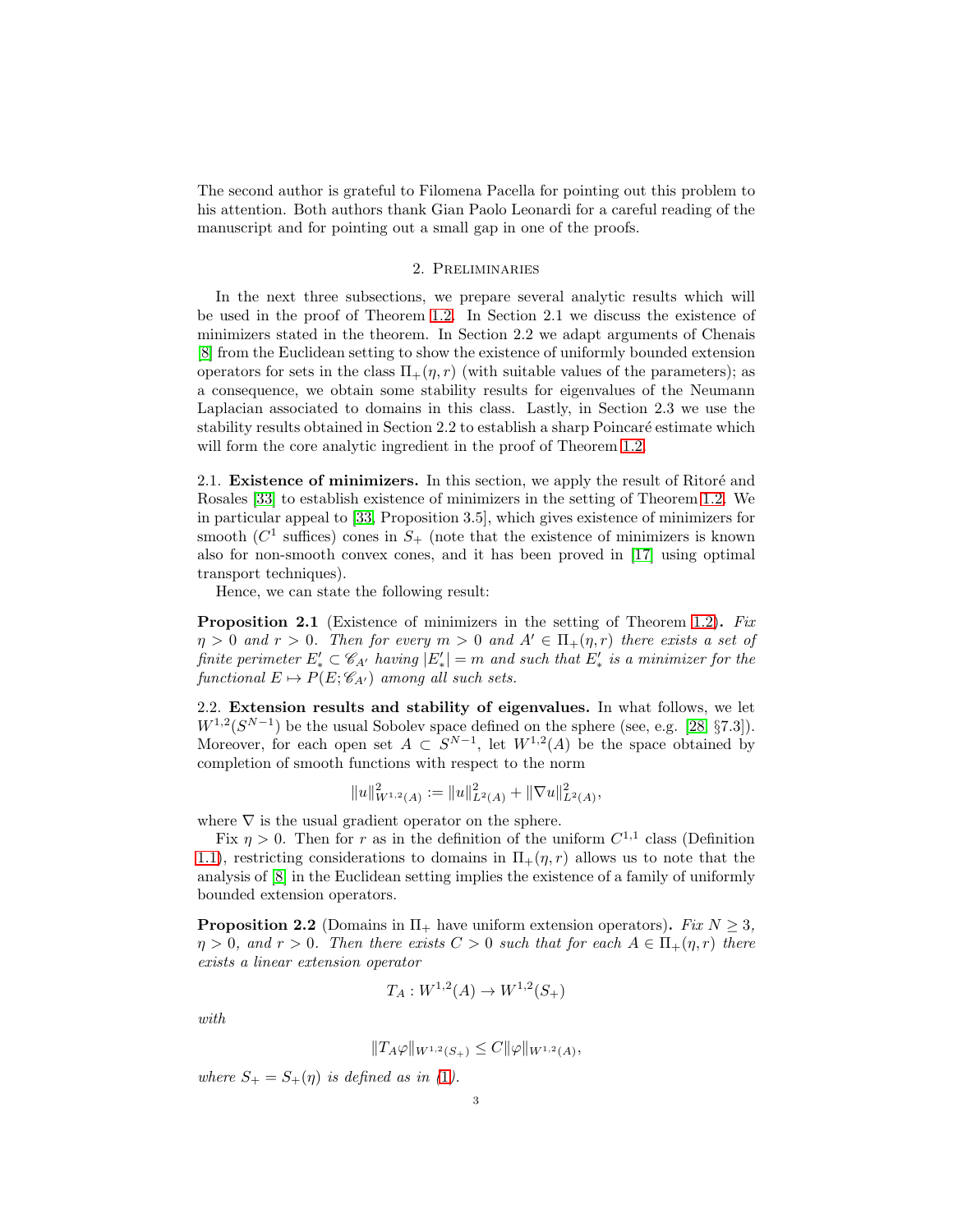*Proof.* Since  $A \subset S_+ \subset S^{N-1} \cap \{x_N > 0\}$ , we note that the projection

$$
\hat{\pi}_N : \mathbb{R}^N \to \mathbb{R}^{N-1}, \qquad \hat{\pi}_N(x', x_N) := x',
$$

is a smooth diffeomorphism from  $S_+$  to  $\hat{\pi}_N(S_+)$ . Hence, it is enough to apply [\[8,](#page-13-15) Theorem II.1 to find a linear bounded extension operator from  $W^{1,2}(\hat{\pi}_N(A))$  to  $W^{1,2}(\hat{\pi}_N(S_+))$ , and then lift the result back to the sphere using the smooth map  $\hat{\pi}_N^{-1} : \hat{\pi}_N(S_+) \to S_+.$ 

In the rest of this subsection, we apply Proposition 2.[2](#page-2-1) to obtain stability results for the first non-zero Neumann eigenvalue of  $-\Delta$  on domains A in the class  $\Pi_+$  =  $\Pi_{+}(\eta, r)$  with suitable values of  $\eta$  and r.

More precisely, for  $A \in \Pi_+$  we set

$$
\mu_1(A) := \inf \left\{ \frac{\|\nabla u\|_{L^2(A)}}{\|u\|_{L^2(A)}} : u \in W^{1,2}(A), \int_A u \, d\mathcal{H}^{N-1} = 0, u \not\equiv 0 \right\}.
$$
 (2)

(Here and in the following,  $d\mathcal{H}^{N-1}$  denotes the surface measure on  $S^{N-1}$ .) Our first result in this direction is a pointwise stability result for  $\mu_1$ .

<span id="page-3-0"></span>**Proposition 2.3** (Pointwise stability of  $\mu_1$  in  $\Pi_+$ ). *Fix*  $N \geq 3$ ,  $\eta > 0$ , and  $r > 0$ . *If*  $(A_n)_{n\geq 1}$  *is a sequence of sets in*  $\Pi_+ = \Pi_+(\eta, r)$  *such that* 

<span id="page-3-1"></span> $d_L \infty (\partial A_n, \partial A) \to 0$  *as*  $n \to \infty$ 

*for some*  $A \in \Pi_+$ *, then*  $\mu_1(A_n) \to \mu_1(A)$  *as*  $n \to \infty$ *.* 

Since our domains are uniformly  $C^{1,1}$ , the stability of  $\mu_1$  is actually easy to prove using that  $A_n$  and A can be mapped one into the other via a bi-Lipschitz map with bi-Lipschitz constant converging to 1 as  $n \to \infty$ . However, it is interesting to notice that Proposition 2.[3](#page-3-0) holds also for Lipschitz domains, and the proof in this case is essentially due to Chenais [\[8\]](#page-13-15) in the Euclidean case; see also the treatments in [\[26,](#page-13-17) Theorem 2.3.25] and [\[5,](#page-12-3) Theorem 7.4.25], and the references cited in these works, as well as recent work [\[15\]](#page-13-18) in the general setting of metric measure spaces.

To emphasize the fact that Proposition [2.3](#page-3-0) holds for Lipschitz domains, we present a detailed outline of Chenais' argument for the convenience of the reader. Our discussion also follows the arguments leading to the proof of [\[5,](#page-12-3) Corollary 7.4.25].

*Proof.* For each  $n \geq 1$ , let  $T_n : W^{1,2}(A_n) \to W^{1,2}(S_+), n \geq 1$ , and  $T : W^{1,2}(A) \to W^{1,2}(S_+), n \geq 1$  $W^{1,2}(S_+)$  be the extension operators given by Proposition 2.[2,](#page-2-1) and let  $P_n: L^2(S_+) \to$  $L^2(A_n)$ ,  $n \geq 1$ , and  $P: L^2(S_+) \to L^2(A)$  denote the restriction operators given by  $P_n f := f|_{A_n}$  and  $Pf := f|_A$  for  $f \in L^2(S_+).$ 

Now, define

$$
R_n := (I - \Delta_{A_n}^{(N)})^{-1} \circ P_n : L^2(S_+) \to W^{2,2}(A_n)
$$

for  $n \geq 1$ , and, similarly,

$$
R:=(I-\Delta_A^{(N)})^{-1}\circ P: L^2(S_+)\to W^{2,2}(A)
$$

as the resolvent operators associated to the Neumann Laplacian on  $A_n$ ,  $n \geq 1$ , and A, respectively. In what follows, we will use the convention that for all  $f \in L^2(S_+),$  $R_n f$  and Rf are extended by 0 outside  $A_n$  and A, respectively.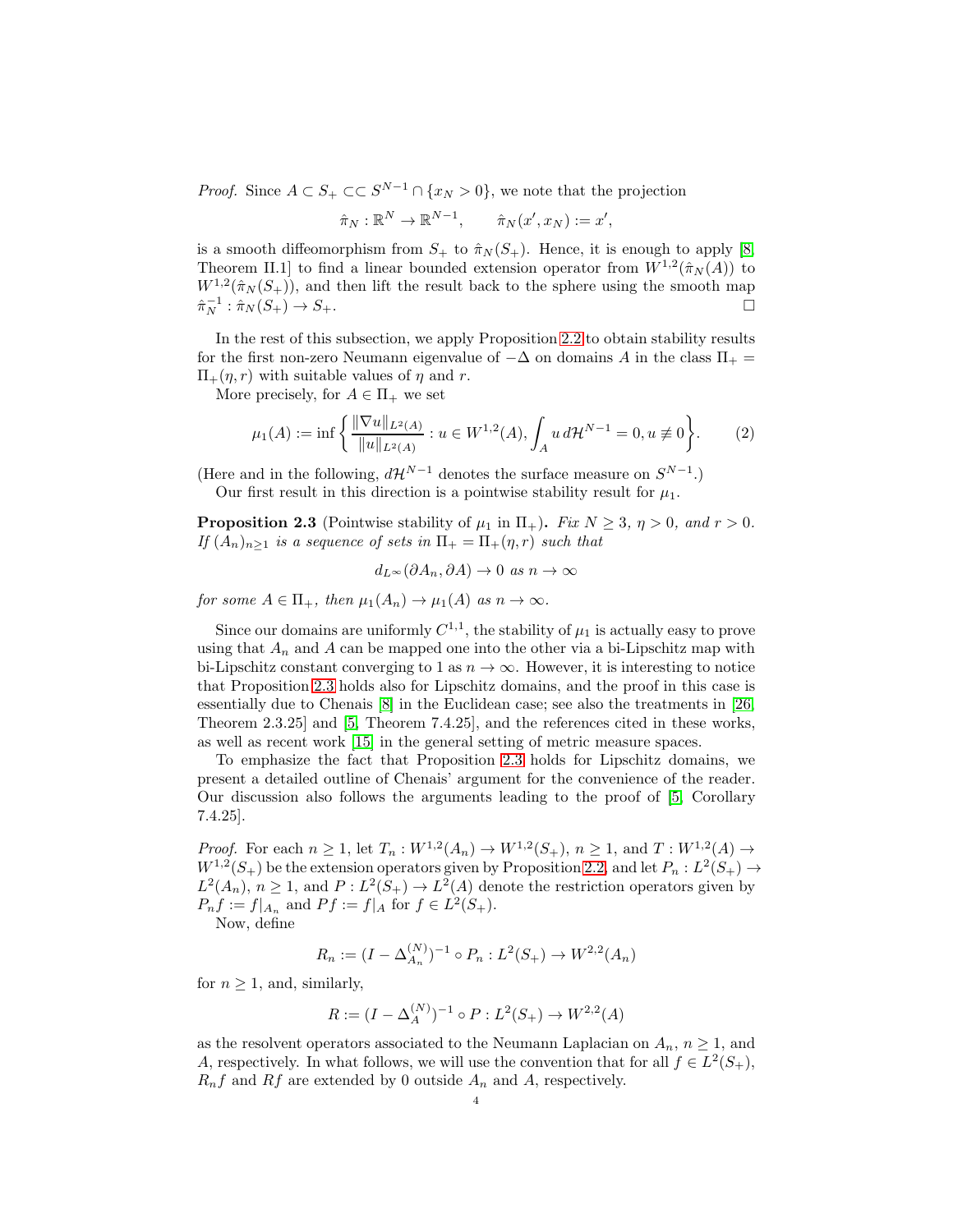We first note that standard elliptic PDE estimates on  $S_+$  lead to the definition of  $R_n$ ,  $n \geq 1$ , and R as compact, positive-definite, self-adjoint operators on the appropriate subspaces  $L^2(A_n)$  and  $L^2(A)$ . Moreover, we have the bounds

$$
||R_n f||_{W^{2,2}(A_n)} \lesssim ||f||_{L^2(A_n)}, \ n \ge 1, \quad \text{and} \quad ||Rf||_{W^{2,2}(A_n)} \lesssim ||f||_{L^2(A)}.\tag{3}
$$

Let  $\lambda_n$ ,  $n \geq 1$ , and  $\lambda_*$  denote the second eigenvalues (when arranged in decreasing order) of  $R_n$ ,  $n \geq 1$ , and R, respectively. Then

$$
\mu_1(A_n) = \sqrt{(1/\lambda_n) - 1}, \ n \ge 1
$$

and

<span id="page-4-4"></span><span id="page-4-0"></span>
$$
\mu_1(A) = \sqrt{(1/\lambda_*) - 1}.
$$

To show the desired convergence of  $\mu_1(A_n)$  to  $\mu_1(A)$ , it therefore suffices to show convergence of  $\lambda_n$  to  $\lambda_*$ . For this, standard functional analysis arguments (see, e.g. [\[26,](#page-13-17) Theorem 2.3.1]) reduce the issue to showing

$$
||R_n - R||_{L^2(S_+) \to L^2(S_+)} \to 0 \tag{4}
$$

as  $n \to \infty$ .

Following [\[5\]](#page-12-3), by the definition of the operator norm, choose a sequence  $(f_n) \subset$  $L^2(S_+)$  with  $||f_n||_{L^2(S_+)} = 1$  so that for each  $n \geq 1$ ,

$$
||R_n - R||_{L^2(S_+) \to L^2(S_+)} \le ||(R_n - R)f_n||_{L^2(S_+)} + \frac{1}{n}.
$$

Since the sequence  $(f_n)$  is bounded in  $L^2(S_+)$ , we may find a subsequence which converges weakly to some  $f \in L^2(S_+)$ . Renumbering the subsequence as  $(f_n)$  again, this leads to

$$
||R_n - R||_{L^2(S_+) \to L^2(S_+)} \le \limsup_{n \to \infty} ||R_n(f_n - f)||_{L^2(S_+)}
$$
  
+ 
$$
\limsup_{n \to \infty} ||(R_n - R)f||_{L^2(S_+)}
$$
  
+ 
$$
\limsup_{n \to \infty} ||R(f - f_n)||_{L^2(S_+)}.
$$
 (5)

We begin by observing that

<span id="page-4-3"></span><span id="page-4-1"></span>
$$
||R_nf - Rf||_{L^2(S_+)} \to 0 \quad \text{as } n \to \infty.
$$
 (6)

For this, we refer to the proofs of [\[5,](#page-12-3) Theorem 7.2.7 and Proposition 7.2.4], which hold equally well in the  $S_+$  setting (the arguments are expressed in the language of Mosco convergence, but ultimately rely on basic properties of the operators  $R_n$ and R, and the existence of the extension operators  $T_n$  and T).

We now estimate the remaining terms. Observe that for each  $n \geq 1$ , the estimates [\(3\)](#page-4-0) combined with the boundedness of  $T_n$  give

$$
||T_n R_n (f_n - f)||_{W^{1,2}(S_+)} \leq C||R_n (f_n - f)||_{W^{1,2}(A_n)} \leq 2C||f||_{L^2}
$$

so that the compactness of the embedding  $W^{1,2}(S_+) \hookrightarrow L^2(S_+)$  implies we may find  $g \in L^2(S_+)$  such that  $T_n R_n(f_n - f)$  converges strongly to g in  $L^2(S_+)$ , up to extraction of a subsequence. This implies that  $||R_n(f_n - f) - g||_{L^2(A_n)} \to 0$ . On the other hand, for any  $\phi \in L^2(S_+)$ , we have

<span id="page-4-2"></span>
$$
\langle R_n(f_n - f), \phi \rangle_{L^2(A_n)} = \langle f_n - f, R_n \phi \rangle
$$
  
=  $\langle f_n - f, (R_n - R)\phi \rangle + \langle f_n - f, R\phi \rangle.$  (7)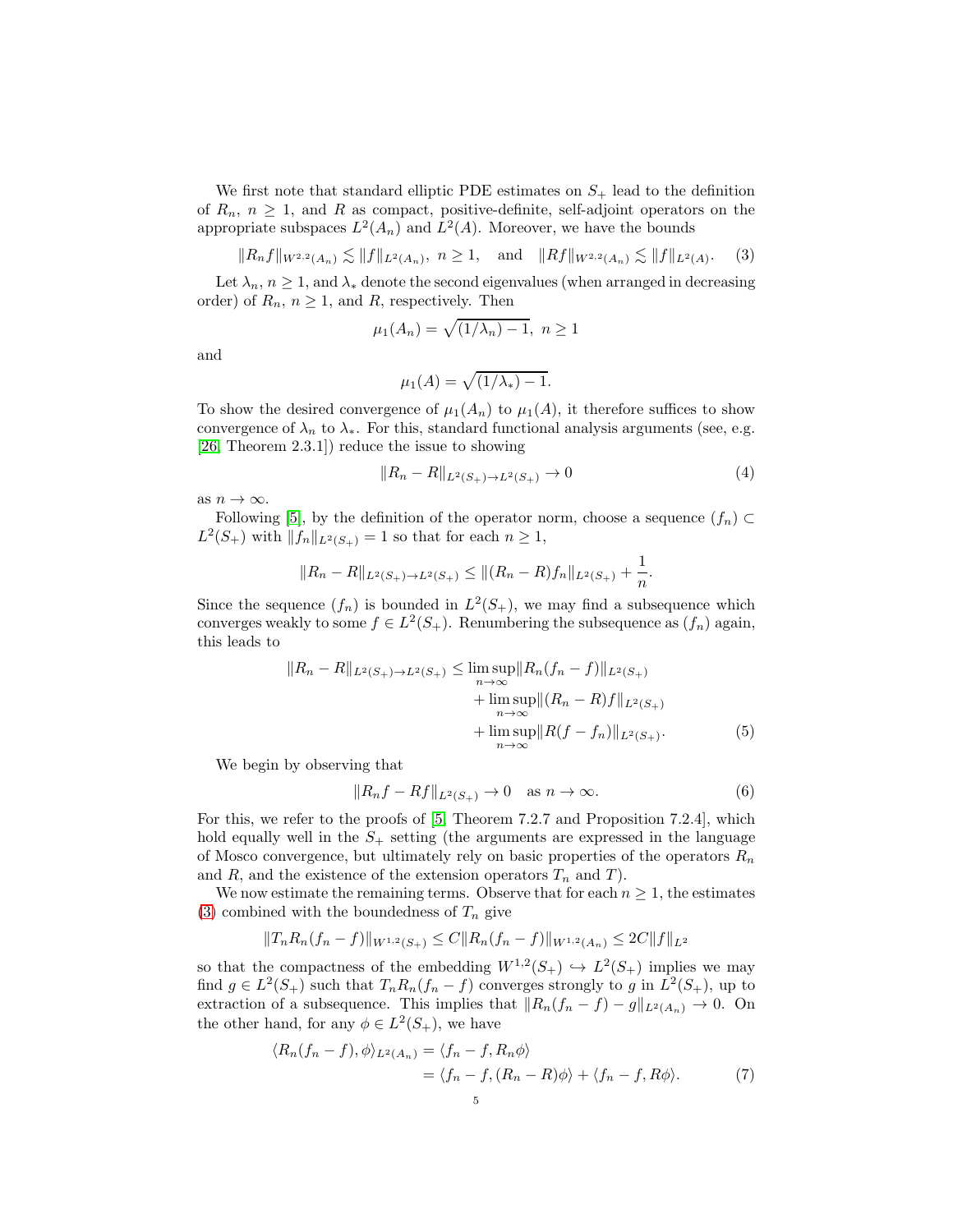Since  $R_n \phi$  converges strongly to  $R\phi$  in  $L^2(S_+)$  (see [\(6\)](#page-4-1) above, which did not rely on any properties of f besides  $f \in L^2(S_+)$ , the right-hand side of [\(7\)](#page-4-2) tends to 0 as  $n \to \infty$  (in particular, we note that the strong convegence also holds in  $L^2(A_n)$ , and use the weak convergence of  $f_n$  to f on each term). This means that  $R_n(f_n-f)$ converges weakly to 0 in  $L^2(A_n)$ , so that uniqueness of weak limits gives  $g|_A = 0$ . Thus,  $R_n(f_n - f)$  converges strongly to 0 in  $L^2(A_n)$  (and therefore in  $L^2(S_+)$ ) as well). Also, an identical argument with  $R_n$  replaced by R and  $T_n$  replaced by T shows that  $R(f_n - f)$  converges strongly to 0 in  $L^2(A)$  (and thus in  $L^2(S_+)$ ).

Assembling the above estimates with  $(5)$ , we obtain  $(4)$  as desired.  $\Box$ 

A compactness argument now gives uniform continuity of the eigenvalue.

<span id="page-5-0"></span>**Corollary 2.4** (Uniform continuity of  $\mu_1$  in  $\Pi_+$ ). *Fix*  $N \geq 3$ ,  $\eta > 0$ , and  $r > 0$ . *Then for all*  $\epsilon > 0$  *there exists*  $\delta > 0$  *such that for all*  $A, A' \in \Pi_+(\eta, r)$ *,* 

$$
d_{L^{\infty}}(\partial A', \partial A) < \delta
$$

*implies*

$$
|\mu_1(A') - \mu_1(A)| < \epsilon.
$$

*Proof.* Suppose the conclusion fails. Then for some  $\epsilon > 0$  we can find sequences  $(A_n), (A'_n) \subset \Pi_+(\eta,r)$  such that  $d_{L^{\infty}}(\partial A'_n, \partial A_n) \to 0$  as  $n \to \infty$  and  $|\mu_1(A'_n) \mu_1(A_n) \geq \epsilon$ . Since  $\Pi_+(n,r)$  is compact with respect to the topology induced by  $d_L \infty(\cdot, \cdot)$ , we can find a sequence  $(n_k)$  and a set  $A_* \in \Pi_+(\eta, r)$  such that  $d_{L^{\infty}}(\partial A_{n_k}, \partial A_*) \to 0$  as  $k \to \infty$ . But this implies that for  $k \geq 1$  sufficiently large, one has

$$
|\mu_1(A_{n_k}) - \mu_1(A_*)| < \epsilon/4.
$$

On the other hand, since

$$
d_{L^{\infty}}(\partial A'_{n_k}, \partial A_*) \leq d_{L^{\infty}}(\partial A'_{n_k}, \partial A_{n_k}) + d_{L^{\infty}}(\partial A_{n_k}, \partial A_*),
$$

with the right-hand side approaching 0 as  $k \to \infty$ , we also have

$$
|\mu_1(A'_{n_k}) - \mu_1(A_*)| < \epsilon/4
$$

for k sufficiently large. This leads to

$$
|\mu_1(A_{n_k}) - \mu_1(A'_{n_k})| \leq \frac{\epsilon}{2},
$$

which gives the desired contradiction.

2.3. A refined Poincaré inequality. We now give a refined Poincaré inequality for smooth perturbations of the convex cone  $\mathscr{C}_A$ . We point out that our proof of this estimate exhibits a strong dependence on the assumption  $\eta > 0$  on the spherical cap  $S_+ = S_+(\eta)$  (that is, that  $S_+$  is a spherical cap strictly smaller than the hemisphere).

<span id="page-5-1"></span>**Proposition 2.5.** *Fix*  $N \geq 3$ ,  $\eta > 0$ , and  $r > 0$ . Let  $\Pi_+ := \Pi_+(\eta, r) \subset S_+$  be as *in Definition* [1](#page-1-1).1, with  $S_+ = S_+(\eta)$  *as in [\(1\)](#page-1-2). Then there exist*  $\epsilon = \epsilon(N, \eta, r)$  *and*  $c_1 = c_1(\eta)$  *satisfying* 

$$
\epsilon > 0 \quad and \quad c_1(\eta) > \sqrt{N-1}
$$

*such that the following holds: let*  $A' \in \Pi_+(\eta,r)$ *, and assume that there exists*  $A \in$  $\Pi_{+}(\eta, r)$  *such that* 

$$
\mathscr{C}_A \quad \text{is convex and} \quad d_{L^{\infty}}(\partial A', \partial A) < \epsilon.
$$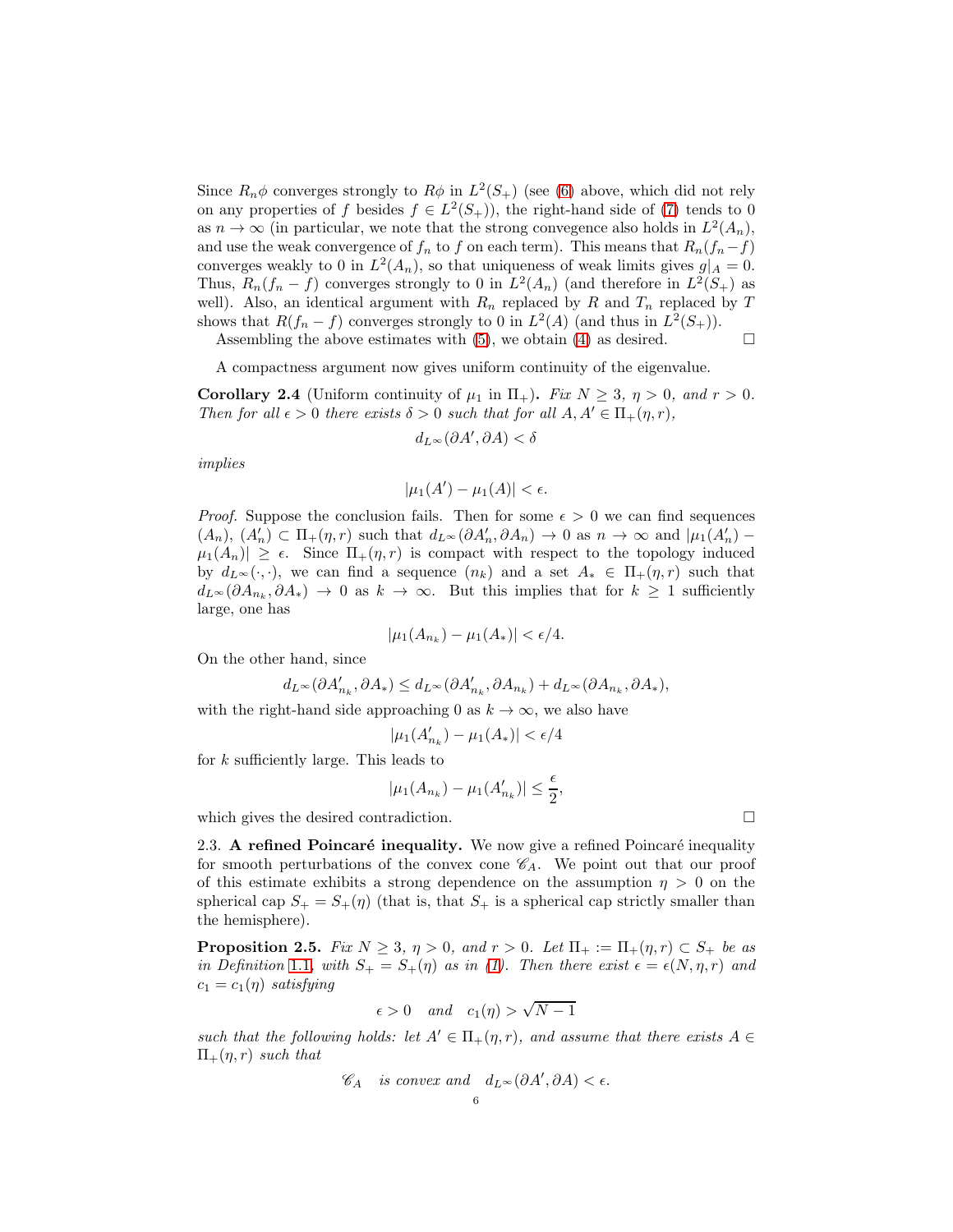$$
\mu_1(A') > c_1(\eta).
$$

*Proof.* Set  $\Pi_{+}^{conv} := \{A \in \Pi_{+}(\eta,r) : \mathscr{C}_{A} \text{ is convex}\}\.$  We claim that there exists  $c_0(\eta) > \sqrt{N-1}$  such that

$$
\mu_1(A) \geq c_0(\eta)
$$

for all  $A \in \Pi^{\text{conv}}_+$ . Indeed, suppose that this fails. Then there exists a sequence  $(A_n)$ in  $\Pi_{+}^{\text{conv}}$  with  $\limsup_{n\to\infty}\mu_1(A_n)\leq \sqrt{N-1}$ . By standard compactness results, we can find a set  $A_* \in \Pi_+^{\text{conv}}$  and a subsequence  $(A_{n_k})$  of  $(A_n)$  with  $\partial A_{n_k}$  converging to  $\partial A_*$  in  $d_{L^{\infty}}$ . By Proposition [2.3,](#page-3-0) one has

$$
\mu_1(A_*) = \lim_{n \to \infty} \mu_1(A_{n_k}) \le \sqrt{N - 1}
$$

On the other hand, [\[16,](#page-13-19) Theorem 4.3] (see also [\[30,](#page-13-20) Section 3] and [\[1,](#page-12-4) Theorem 4.1]) gives the lower bound  $\mu_1(A_*) \geq \sqrt{N-1}$ . Moreover, since  $A_* \in S_+(\eta)$  for  $\eta > 0$ , it follows by [\[16,](#page-13-19) Theorem 4.3] or [\[1,](#page-12-4) Theorem 4.1(iv)] that  $\mu_1(A_*) > \sqrt{N-1}$ , a contradiction that establishes the claim.

We now make the appropriate choice of  $c_1(\eta)$ , setting

$$
c_1(\eta) := \frac{c_0(\eta) + \sqrt{N-1}}{2}
$$

Since  $c_0(\eta) > \sqrt{N-1}$  implies  $c_1(\eta) < c_0(\eta)$ , the condition  $d_{L^{\infty}}(\partial A, \partial A') < \epsilon$  yields (see Corollary [2.4\)](#page-5-0)

$$
\mu_1(A') > \mu_1(A) - (c_0(\eta) - c_1(\eta)) \ge c_1(\eta),
$$

provided  $\epsilon$  is sufficiently small.

<span id="page-6-0"></span>Corollary 2.6. *Fix*  $N \geq 3$ ,  $\eta > 0$ , and  $r > 0$ . Then, for the values of  $\epsilon$  and  $c_1$ *given by Proposition* [2](#page-5-1).5*, and any*  $A, A' \in \Pi_+(\eta, r)$  *satisfying the conditions* 

$$
\mathscr{C}_A \quad convex \ and \quad d_{L^{\infty}}(\partial A', \partial A) < \epsilon,
$$

 $every \ u \in W^{1,2}(A') \ satisfies$ 

$$
||u - \overline{u}||_{L^{2}(A')} \le \frac{1}{c_{1}(\eta)} ||\nabla u||_{L^{2}(A')} \tag{8}
$$

*with*  $\overline{u} = \frac{1}{\mathcal{H}^{N-1}(A')} \int_{A'} u \, d\mathcal{H}^{N-1}$ .

The proof of Corollary [2.6](#page-6-0) follows from the classical observation that the vari-ational characterization [\(2\)](#page-3-1) of  $\mu_1$  leads to identification of the sharp constant for Poincare inequalities of the form given in [\(8\)](#page-6-1); for further details, see [\[12,](#page-13-21) pp. 925–  $927$ , as well as  $[4]$  and  $[35]$  in which related uniform Poincaré estimates are obtained.

*Proof.* We apply [\(2\)](#page-3-1) to estimate norms of  $u - \overline{u}$ . We can assume that  $u - \overline{u}$  is not identically 0 on  $A'$ . Then, since

$$
\int_{A'} (u - \overline{u}) d\mathcal{H}^{N-1} = \int_{A'} u d\mathcal{H}^{N-1} - \overline{u} \int_{A'} d\mathcal{H}^{N-1} = 0,
$$

we obtain, from [\(2\)](#page-3-1),

$$
||u - \overline{u}||_{L^2(A')} \leq \frac{1}{\mu_1(A')} \bigg( \int_{A'} |\nabla u|^2 d\mathcal{H}^{N-1} \bigg)^{1/2},
$$

*Then*

<span id="page-6-1"></span>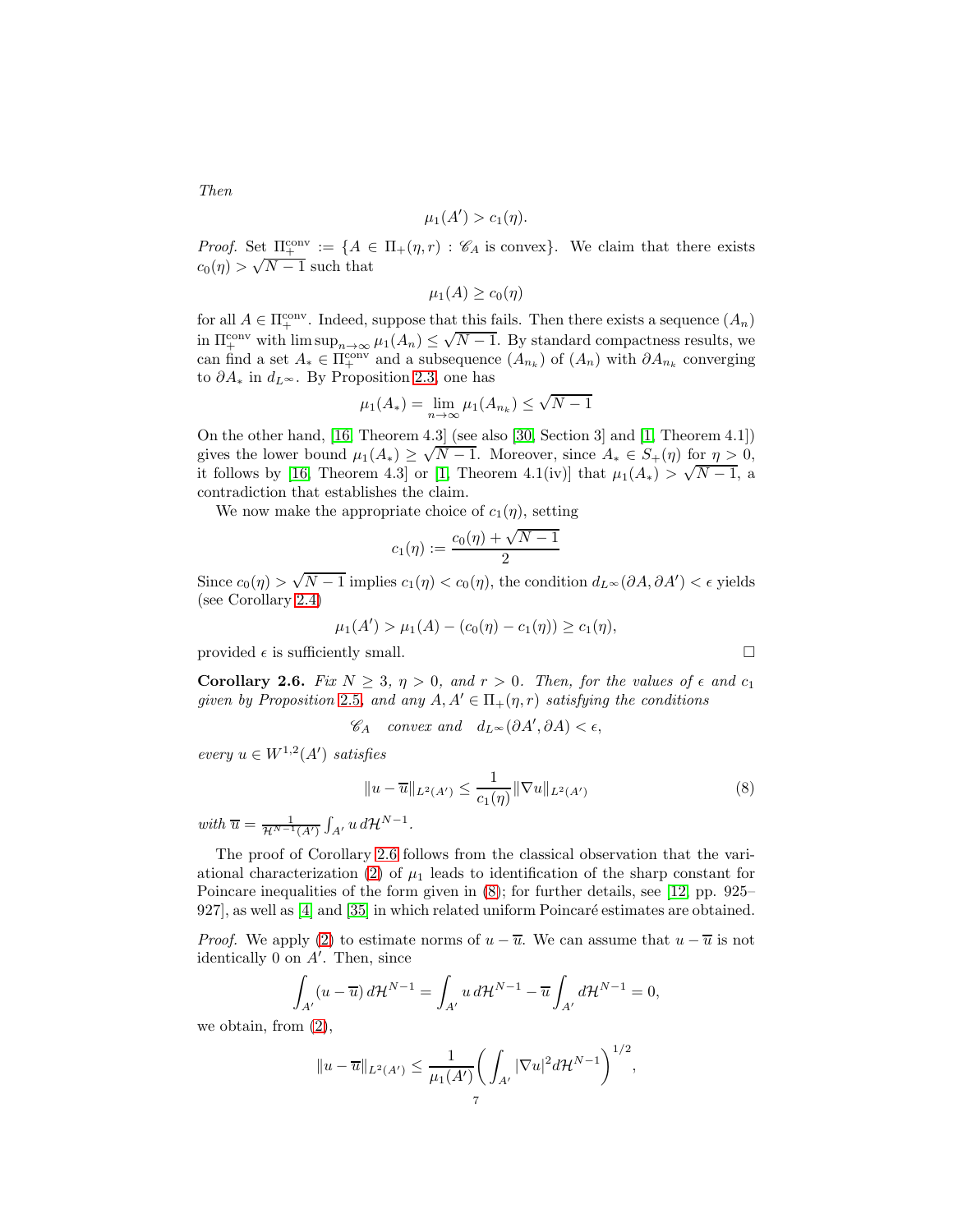where we used that  $\nabla(u-\overline{u}) = \nabla u$  on A'. The desired conclusion now follows from the bound  $1/\mu_1(A') < 1/c_1(\eta)$  ensured by Proposition 2.[5.](#page-5-1)

Remark 2.7. An alternative argument, closer to the spirit of [\[21\]](#page-13-5), can be given based on an eigenfunction expansion of  $u$  with respect to the Laplace-Beltrami operator with vanishing Neumann boundary conditions. For a description of this approach, see the outline for the sharp Poincaré inequality in the sphere and halfsphere given by Exercise 21 on pg. 538 of [\[13\]](#page-13-22).

## 3. Proof of Theorem [1](#page-1-0).2

In this section, we give the proof of our main result, Theorem 1.[2,](#page-1-0) which gives the characterization of isoperimetric sets as sectors of balls of appropriate radius to match the volume constraint.

We begin with a preliminary lemma giving a lower bound for the relative perimeter of "nearly sector"-type sets. Let  $A \in \Pi_+(\eta, r)$ , and let E be a star-shaped subset of  $\mathscr{C}_A$  which intersects every ray of  $\mathscr{C}_A$ . For each  $\xi \in A$  we define

$$
u(\xi) := \sup \{ t > -1 : (1+t)\xi \in E \},\
$$

so that

$$
E = \{ t\xi : 0 < t < u(\xi), \, \xi \in A \},
$$

and  $\partial E \cap \mathscr{C}_A$  can be parametrized as

<span id="page-7-3"></span><span id="page-7-2"></span>
$$
(1+u(\xi))\xi, \quad \xi \in A. \tag{9}
$$

This yields the integral formula

$$
P(E; \mathscr{C}_A) = \int_A (1 + u(\xi))^{N-1} \sqrt{1 + \frac{|\nabla u(\xi)|^2}{(1 + u(\xi))^2}} d\mathcal{H}^{N-1}(\xi).
$$
 (10)

As in [\[21\]](#page-13-5), the argument is based on an analysis of leading order terms for this area integrand. Accordingly, we will need several elementary inequalities, essentially identical to those used for the same purpose in [\[21\]](#page-13-5). We collect these here for the convenience of the reader. They are

<span id="page-7-5"></span><span id="page-7-4"></span>
$$
(1+t)^k \ge 1 - k|t|, \quad t \in \mathbb{R}, k \in \mathbb{N}, \tag{11}
$$

and

$$
1 + \frac{t}{2} - \frac{t^2}{8} \le \sqrt{1 + t} \le 1 + \frac{t}{2}, \quad t \ge 0,
$$
\n<sup>(12)</sup>

together with

$$
1 - \frac{N-1}{2}t^2 - C|t|^3 \le (1+t)^{N-1} - \frac{N-1}{N} \Big( (1+t)^N - 1 \Big) \le 1 - \frac{N-1}{2}t^2 + C|t|^3,
$$
\n(13)

and

<span id="page-7-1"></span><span id="page-7-0"></span>
$$
|(1+t)^N - 1 - Nt| \le Ct^2,
$$
\n(14)

each holding for  $t \in \mathbb{R}$  with  $|t| < 1$ , where in each of [\(13\)](#page-7-0) and [\(14\)](#page-7-1) the constant  $C > 0$  may depend on N.

We now state and prove our lower bound for the relative perimeter.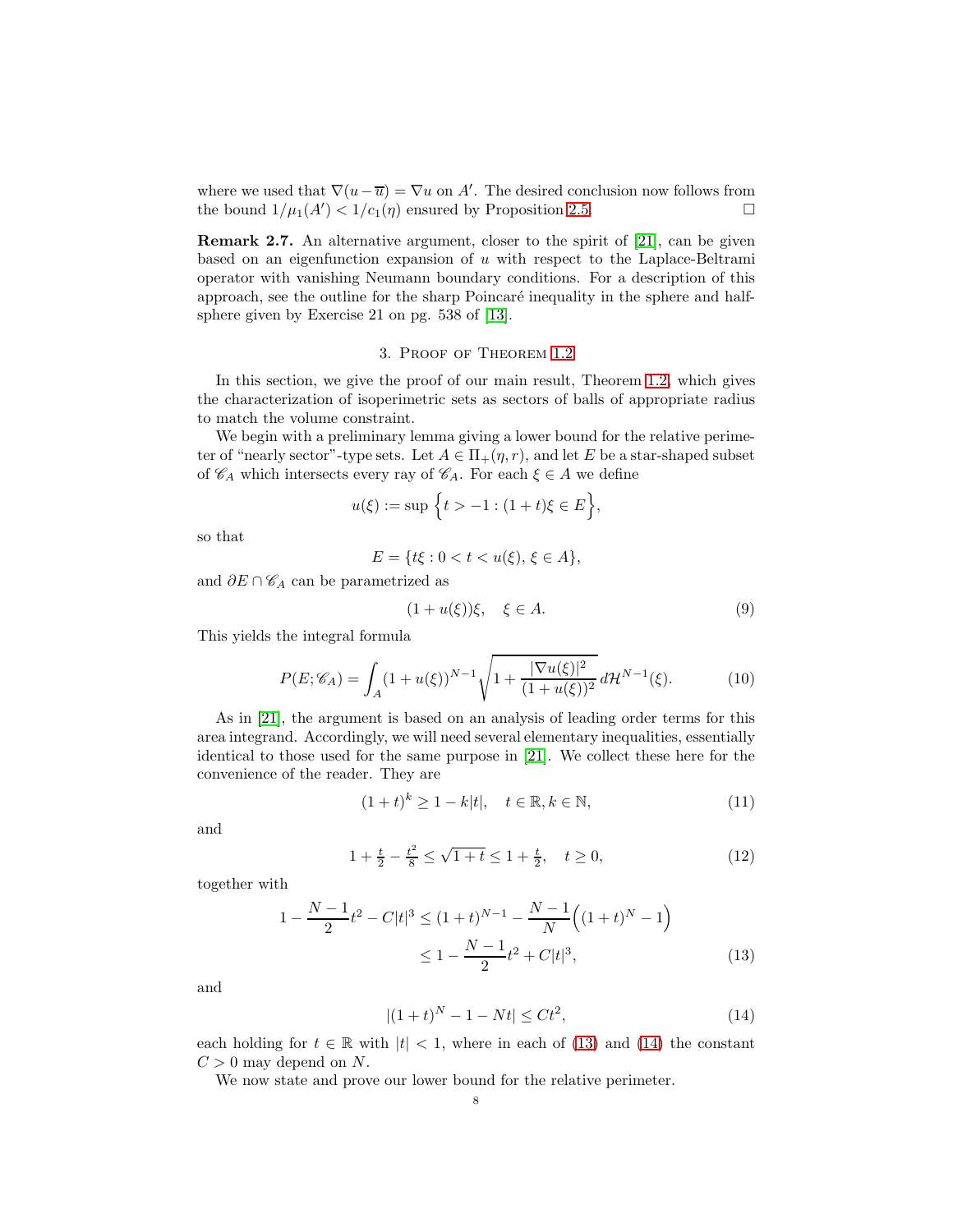<span id="page-8-0"></span>**Lemma 3.1.** *For each*  $\delta > 0$  *there exists*  $\epsilon > 0$  *such that for all*  $A \in \Pi_+(\eta, r)$ and  $E \subset \mathscr{C}_A$  as above with  $|E| = \mathcal{H}^{N-1}(A)/N$  and having smooth boundary, if the *function*  $u : A \to \mathbb{R}$  *defined as in* [\(9\)](#page-7-2) *satisfies* 

<span id="page-8-1"></span>
$$
||u||_{L^{\infty}(A)} < \epsilon \quad and \quad ||\nabla u||_{L^{\infty}(A)} < \epsilon \tag{15}
$$

*then*

$$
P(E; \mathscr{C}_A) \ge \mathcal{H}^{N-1}(A) + \frac{1-\delta}{2} \left( \|\nabla u\|_{L^2(A)}^2 - (N-1) \|u\|_{L^2(A)}^2 \right) - \frac{\delta}{2} \|u\|_{L^2(A)}^2.
$$

*Proof.* We argue as in [\[21\]](#page-13-5). Using [\(10\)](#page-7-3) and [\(12\)](#page-7-4), write

$$
P(E; \mathscr{C}_A) \ge \int_A (1+u)^{N-1} d\mathcal{H}^{N-1} + \frac{1}{2} \int_A (1+u)^{N-3} |\nabla u|^2 \left(1 - \frac{|\nabla u|^2}{4(1+u)^2}\right) d\mathcal{H}^{N-1}
$$
(16)

Let  $\delta > 0$  be given, and fix  $0 < \epsilon < 1$  to be chosen later in the argument. Let  $0 < \delta_0 < 1$  be a parameter which will also be chosen later. Suppose that u (and thus  $E$ ) is such that both inequalities in [\(15\)](#page-8-1) are satisfied. We then have

<span id="page-8-2"></span>
$$
\frac{|\nabla u|^2}{4(1+u)^2} < \frac{\epsilon^2}{4(1-\epsilon)^2},
$$

which is bounded by  $\delta_0$  for  $\epsilon$  sufficiently small. The right-hand side of [\(16\)](#page-8-2) is thus bounded from below by

$$
\int_{A} (1+u)^{N-1} + \frac{1-\delta_0}{2} (1+u)^{N-3} |\nabla u|^2 d\mathcal{H}^{N-1}
$$
\n
$$
\geq \int_{A} (1+u)^{N-1} + \frac{1-\delta_0}{2} (1 - (N-3) ||u||_{L^{\infty}(A)}) |\nabla u|^2 d\mathcal{H}^{N-1}
$$

where to obtain the last inequality we have used the elementary bound [\(11\)](#page-7-5) (with  $k = N - 3$ ). Since we have assumed  $||u||_{L^{\infty}} < \epsilon$ , this last expression is larger than

<span id="page-8-3"></span>
$$
\int_A (1+u)^{N-1} + \frac{(1-\delta_0)^2}{2} |\nabla u|^2 d\mathcal{H}^{N-1}
$$

provided that  $\epsilon$  is chosen sufficiently small to ensure  $(N-3)\epsilon < \delta_0$ .

We now estimate the first term from below. Using polar coordinates, we see that the condition  $|E| = \mathcal{H}^{N-1}(A)/N$  is equivalent to

$$
\int_{A} 1 d\mathcal{H}^{N-1} = \mathcal{H}^{N-1}(A) = \int_{A} (1+u)^{N} d\mathcal{H}^{N-1}
$$
\n(17)

therefore

$$
\int_{A} (1+u)^{N-1} d\mathcal{H}^{N-1} = \int_{A} (1+u)^{N-1} d\mathcal{H}^{N-1} - \frac{N-1}{N} \int_{A} \left( (1+u)^{N} - 1 \right) d\mathcal{H}^{N-1}
$$
  
\n
$$
\geq \int_{A} \left( 1 - \frac{N-1}{2} u^{2} - C|u|^{3} \right) d\mathcal{H}^{N-1}
$$
  
\n
$$
\geq \mathcal{H}^{N-1}(A) - (1 + C\epsilon) \frac{N-1}{2} \int_{A} u^{2} d\mathcal{H}^{N-1},
$$

where to obtain the first inequality we have used the first inequality in [\(13\)](#page-7-0), while to obtain the second inequality we have again used the hypothesis  $|u| < \epsilon$ .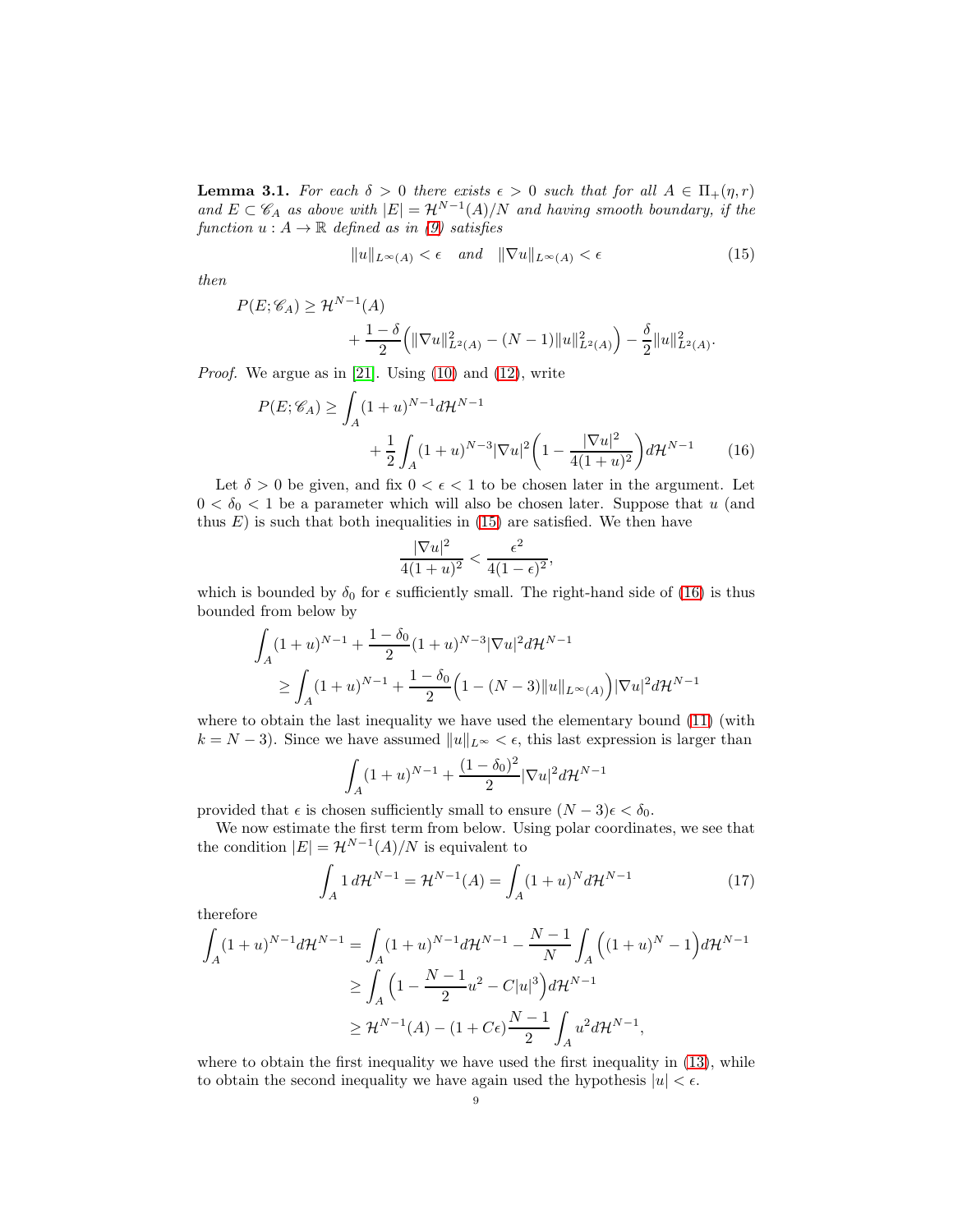Putting this bound together with the above estimates, we have shown

$$
P(E; \mathscr{C}_A) - \mathcal{H}^{N-1}(A)
$$
  
\n
$$
\geq \frac{(1 - \delta_0)^2}{2} \|\nabla u\|_{L^2(A)}^2 - (1 + C\epsilon) \frac{N-1}{2} \|u\|_{L^2(A)}^2
$$
  
\n
$$
= \frac{(1 - \delta_0)^2}{2} \left( \|\nabla u\|_{L^2(A)}^2 - (N-1) \|u\|_{L^2(A)}^2 \right) - C_*(\epsilon, \delta_0) \|u\|_{L^2(A)}^2.
$$
 (18)

with

$$
C_*(\epsilon,\delta_0)=\frac{(C\epsilon-\delta_0^2+2\delta_0)(N-1)}{2}.
$$

Choosing  $\epsilon$  sufficiently small so that  $C\epsilon < \delta_0^2$ , and then choosing  $\delta_0$  sufficiently small so that  $(1 - \delta_0)^2 > 1 - \delta$  and  $(N - 1)\delta_0 < \delta$ , this completes the proof of the lemma.  $\Box$ 

With the proof of Lemma [3](#page-8-0).1 complete, we are ready to establish Theorem 1.[2.](#page-1-0) The proof is an argument by contradiction: supposing that the desired characterization of isoperimetric sets fails, we choose a sequence of minimizing sets which exhibits this, and then apply compactness results for almost minimizers of perime-ter together with: (i) the characterization obtained in [\[27\]](#page-13-0) (see also [\[31\]](#page-13-23) and [\[17\]](#page-13-3)) of isoperimetric sets in the convex cones  $\mathscr{C}_{A_*}$ , (ii) the regularity theory of almost minimal surfaces, (iii) the lower bound of Lemma [3](#page-8-0).1, and (iv) the Poincaré inequality given in Corollary [2](#page-6-0).6. This procedure allows us to show that the minimizing sets, being close to sections of balls, are in fact such sections themselves (this is the outcome of a "stability" type inequality in the spirit of Fuglede's inequality for nearly-spherical sets [\[21\]](#page-13-5)), giving the desired contradiction.

*Proof of Theorem* [1](#page-1-0).2. Let  $r > 0$ , and suppose the claim fails. Then there exist sequences  $(A_{*,n}), (A_n) \subset \Pi_+(\eta, r)$  such that each  $\mathscr{C}_{A_{*,n}}$  is convex,

<span id="page-9-0"></span>
$$
d_{L^{\infty}}(\partial A_n, \partial A_{*,n}) \to 0 \tag{19}
$$

as  $n \to \infty$ , and for each  $n \geq 1$  there exists a value  $m_n > 0$  and a set of finite perimeter  $E_n \subset \mathscr{C}_{A_n}$  with

- (i)  $|E_n| = m_n$  for each  $n \geq 1$ ,
- (ii) each  $E_n$  minimizes  $P(\cdot; \mathscr{C}_{A_n})$  with respect to the constraint  $|\cdot| = m_n$ ,
- (iii)  $E_n \neq B_{m_n;A_n} \cap \mathscr{C}_{A_n},$

where for each  $m \geq 0$  and  $A \subset S_+, B_{m,A}$  denotes the ball centered at the origin with radius chosen so that  $|B \cap \mathscr{C}_A| = m$ .

Rescale each set  $E_n$  so that

$$
|E_n| = \frac{\mathcal{H}^{N-1}(A_n)}{N}.
$$

The sequence of rescaled sets  $(E_n)$  then retains the properties (i)–(iii), with  $m_n =$  $\mathcal{H}^{N-1}(A_n)/N$  for  $n \geq 1$ . Moreover, the sets  $E_n$  are almost minimizers for the perimeter functional in the cones  $\mathscr{C}_{A_n}$  in the sense of Almgren [\[2\]](#page-12-6); this notion corresponds to the presence of the volume constraint, and asserts that there exist  $\Lambda \in [0,\infty)$  and  $r > 0$  such that

$$
P(E_n; B \cap \mathscr{C}_{A_n}) \le P(F; B \cap \mathscr{C}_{A_n}) + \Lambda |E_n \Delta F|,
$$

whenever B is a ball of radius at most r and the symmetric difference  $E_n\Delta F$ is contained in  $B \cap \mathscr{C}_{A_n}$ . We refer to [\[29,](#page-13-11) Part III] for precise definitions and a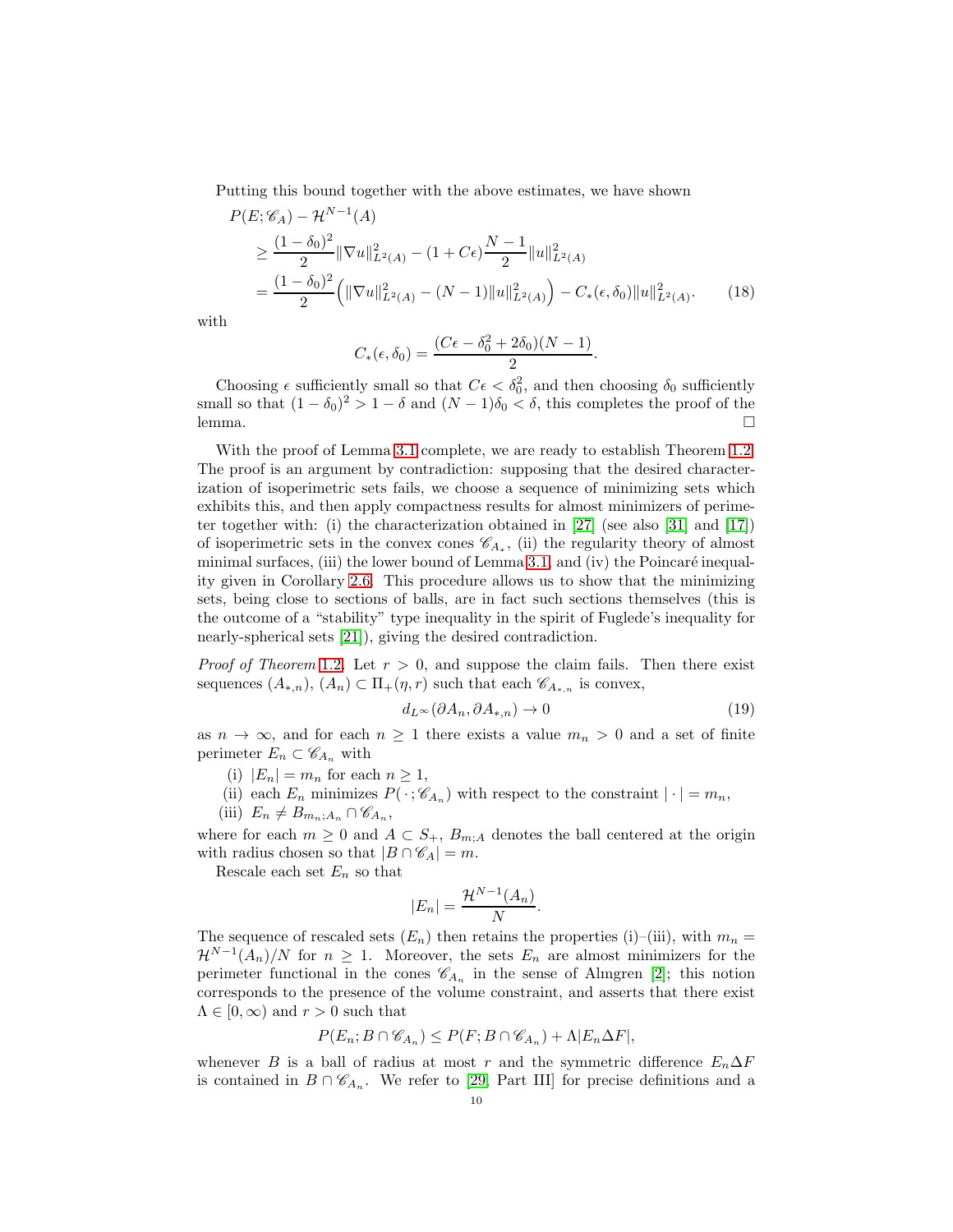comprehensive treatment of the relevant results; see also [\[24\]](#page-13-24) for another treatment of the theory.

We next invoke compactness results for convex sets and almost minimizers of perimeter. Concerning the convex sets  $\mathscr{C}_{A_{*,n}}$ , we can find  $A_* \in \Pi_+(\eta,r)$  with  $\mathscr{C}_{A_*}$ convex such that, after extracting a subsequence,

$$
d_{L^{\infty}}(\partial A_{*,n}, \partial A_{*}) \to 0
$$

as  $n \to \infty$ ; in view of [\(19\)](#page-9-0), this also gives  $d_{L^{\infty}}(\partial A_n, \partial A_*) \to 0$  as  $n \to \infty$ . Turning to the sets  $E_n$ , the argument in [\[33\]](#page-13-2) shows that  $E_n$  cannot lose mass nor perimeter at infinity. Hence, [\[29,](#page-13-11) Proposition 21.13 and Theorem 21.14] lead to existence of a set of finite perimeter  $E_* \subset \mathbb{R}^N$  such that, after again extracting a subsequence,

$$
|E_n \Delta E_*| \to 0
$$

as  $n \to \infty$  and

$$
P(E_*; \mathscr{C}_{A_*}) \le \liminf_{n \to \infty} P(E_n; \mathscr{C}_{A_n}).
$$

Standard arguments now show that  $|E_*| = m_* := \mathcal{H}^{N-1}(A_*)/N$  and that  $E_*$  is a minimizer for  $P(\cdot; \mathscr{C}_{A_*})$  subject to the constraint  $|\cdot| = m_*$ . It therefore follows from the result of [\[27\]](#page-13-0) (see also [\[31,](#page-13-23) [17\]](#page-13-3) for related results) that  $E_* = B_{m_*;A_*} \cap A_*$ . Then, it follows by the regularity theory for almost minimizers both in the interior (see for instance [\[31,](#page-13-23) Part III]) and up to the boundary (see for instance [\[14\]](#page-13-14)) that  $\partial E_n$  can be written as a  $C^1$  graph over  $A_n$ .

To conserve notation, we let  $(A_n)$  and  $(E_n)$  denote the subsequences chosen in the compactness argument above, and fix  $n \geq 1$ . For each  $\xi \in A_n$ , write

$$
u_n(\xi) = \sup \{ t > -1 : (1+t)\xi \in E_n \},\
$$

so that  $\partial E_n \cap \mathscr{C}_{A_n}$  has the parametrization

<span id="page-10-0"></span>
$$
(1+u_n(\xi))\xi, \quad \xi \in A_n.
$$

A first variation argument gives  $(\nabla u_n) \cdot \nu = 0$  on  $\partial A_n$  (here, for each  $x \in \partial A_n$ ,  $\nu = \nu(x)$  is the unit normal to  $\partial \mathscr{C}_{A_n}$  at x; this boundary condition corresponds to the fact that since we are minimizing the relative perimeter, the minimal surface attaches to  $\partial \mathscr{C}_{A_n}$  orthogonally).

Observe that the convergence of  $E_n$  to  $E_*$  (which is a sector of a ball in  $\mathbb{R}^N$ ) and the almost minimality of the sets  $E_n$  with respect to the perimeter functional imply  $||u_n||_{L^\infty(A_n)} \to 0$  and  $||\nabla u_n||_{L^\infty(A_n)} \to 0$  as  $n \to \infty$ . Fixing  $\delta > 0$ , we may therefore apply Lemma [3](#page-8-0).1 to obtain

$$
P(E_n; \mathscr{C}_{A_n}) \ge \mathcal{H}^{N-1}(A_n)
$$
  
+ 
$$
\frac{1-\delta}{2} \Big( \|\nabla u_n\|_{L^2(A_n)}^2 - (N-1) \|u_n\|_{L^2(A_n)}^2 \Big) - \frac{\delta}{2} \|u_n\|_{L^2(A_n)}^2
$$
(20)

for *n* sufficiently large (depending on  $\delta$ ).

We now prepare to apply the Poincaré inequality of Corollary [2](#page-6-0).6. For this, we require some bounds on  $\overline{u}_n := \frac{1}{\mathcal{H}^{N-1}(A_n)} \int_{A_n} u_n d\mathcal{H}^{N-1}$ . To obtain these, we fix  $\epsilon > 0$  and appeal to [\(17\)](#page-8-3) as in the proof of Lemma [3](#page-8-0).1, which gives

$$
|\overline{u}_n| = \frac{1}{\mathcal{H}^{N-1}(A_n)} \bigg| \int_{A_n} \bigg( u_n - \frac{1}{N} \Big( (1+u_n)^N - 1 \Big) \bigg) d\mathcal{H}^{N-1} \bigg|
$$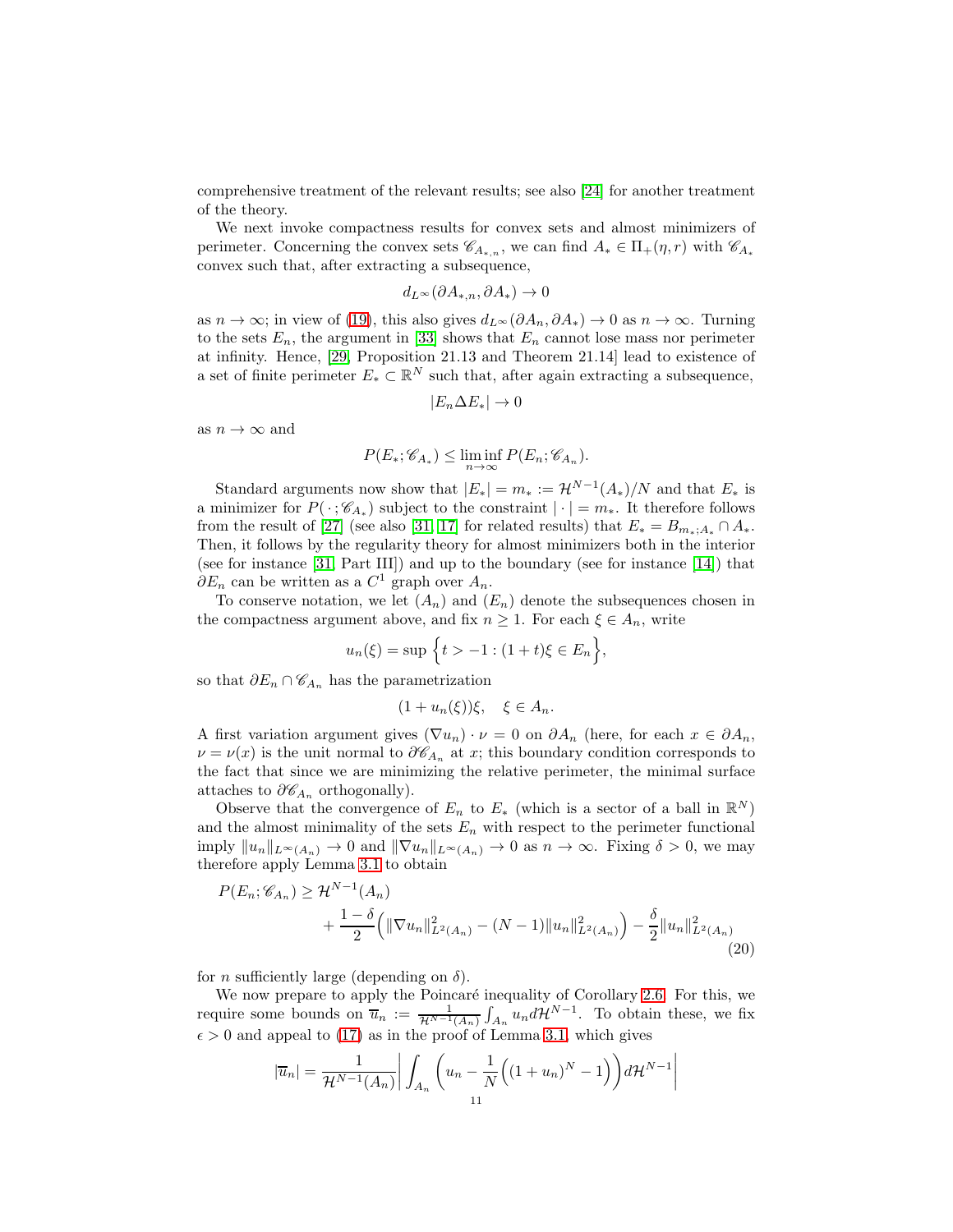$$
\leq \frac{C}{\mathcal{H}^{N-1}(A_n)} \int_{A_n} |u_n|^2 d\mathcal{H}^{N-1}
$$
  

$$
\leq \frac{C\epsilon}{\mathcal{H}^{N-1}(A_n)} \int_{A_n} |u_n| d\mathcal{H}^{N-1},
$$

where in last inequality we have recalled that  $|u_n| < \epsilon$  for *n* sufficiently large.

An application of the triangle inequality followed by Hölder's inequality now leads to the bound

$$
|\overline{u}_n| \leq \frac{C\epsilon}{\mathcal{H}^{N-1}(A_n)} \int_{A_n} |u_n - \overline{u}_n| d\mathcal{H}^{N-1} + C\epsilon |\overline{u}_n|
$$
  

$$
\leq \frac{C\epsilon}{\mathcal{H}^{N-1}(A_n)^{1/2}} \left( \int_{A_n} |u_n - \overline{u}_n|^2 d\mathcal{H}^{N-1} \right)^{1/2} + C\epsilon |\overline{u}_n|.
$$

Hence, for  $\epsilon < 1/C$  (where  $C > 0$  is a dimensional constant), we obtain

$$
|\overline{u}_n| \le \frac{C\epsilon}{(1 - C\epsilon)\mathcal{H}^{N-1}(A_n)^{1/2}} \|u_n - \overline{u}_n\|_{L^2(A_n)}
$$

for all  $n \geq n_0(\epsilon)$ , with  $n_0(\epsilon)$  sufficiently large.

With this bound on  $\overline{u}_n$  in hand, we are now ready to apply Corollary [2](#page-6-0).6. Returning to [\(20\)](#page-10-0), we obtain

$$
P(E_n; \mathscr{C}_{A_n}) - \mathcal{H}^{N-1}(A_n)
$$
  
\n
$$
\geq \frac{1-\delta}{2} \|\nabla u_n\|_{L^2(A_n)}^2 - \left(\frac{(N-1)(1-\delta)}{2} + \frac{\delta}{2}\right)
$$
  
\n
$$
\cdot \left(\|u_n - \overline{u}_n\|_{L^2(A_n)} + |\overline{u}_n|\mathcal{H}^{N-1}(A_n)^{1/2}\right)^2
$$
  
\n
$$
\geq \frac{1-\delta}{2} \|\nabla u_n\|_{L^2(A_n)}^2 - \left(\frac{(N-1)(1-\delta)}{2} + \frac{\delta}{2}\right)
$$
  
\n
$$
\cdot \left(1 + \frac{C\epsilon}{1-C\epsilon}\right)^2 \|u_n - \overline{u}_n\|_{L^2(A_n)}^2,
$$

so that application of the estimate in Corollary 2.[6](#page-6-0) gives

$$
P(E_n; \mathscr{C}_{A_n}) - \mathcal{H}^{N-1}(A_n) \ge C(N, \eta, \epsilon, \delta) ||\nabla u_n||^2_{L^2(A_n)}
$$

for *n* sufficiently large (depending on  $\epsilon$  and  $\delta$ ), with

$$
C(N,\eta,\epsilon,\delta):=\frac{1-\delta}{2}-\bigg(\frac{(N-1)(1-\delta)}{2}+\frac{\delta}{2}\bigg)\bigg(1+\frac{C\epsilon}{1-C\epsilon}\bigg)^2\frac{1}{c_1(\eta)^2}.
$$

On the other hand, since  $E_n$  minimizes  $E \mapsto P(E; \mathscr{C}_{A_n})$  among sets of finite perimeter with  $|E| = \mathcal{H}^{N-1}(A_n)/N$ , we have

$$
P(E_n; \mathscr{C}_{A_n}) - \mathcal{H}^{N-1}(A_n) \le P(B; \mathscr{C}_{A_n}) - \mathcal{H}^{N-1}(A_n) = 0
$$

where  $B \subset \mathbb{R}^N$  is the unit ball centered at the origin. Since

$$
\lim_{\epsilon,\delta \to 0} C(N,\eta,\epsilon,\delta) = \frac{1}{2} - \frac{N-1}{2c_1(\eta)^2} > 0
$$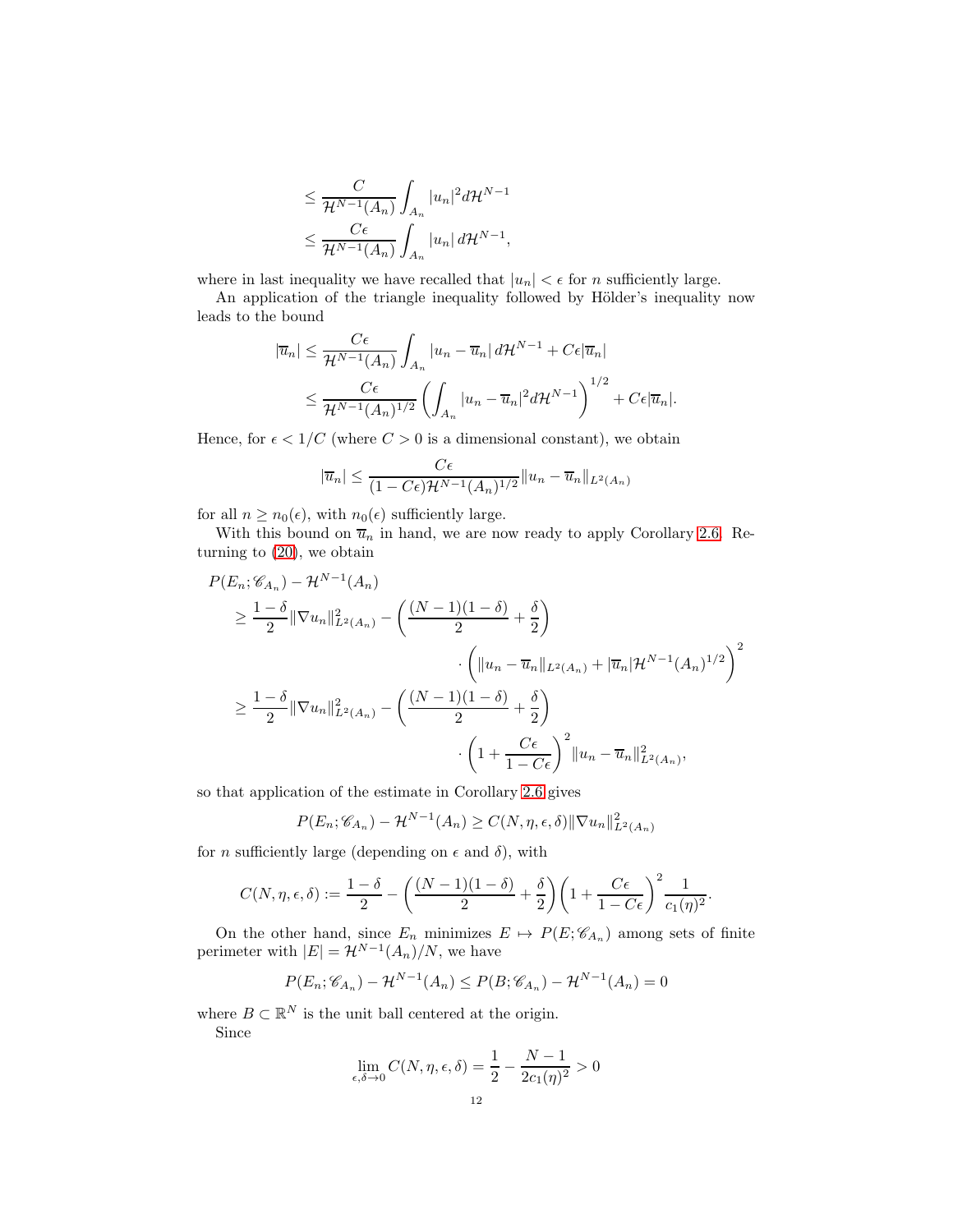we may choose  $\epsilon_0 > 0$  and  $\delta_0 > 0$  such that  $C(N, \eta, \epsilon_0, \delta_0) > 0$ . It follows that there exists  $n_1 = n_1(\epsilon_0, \delta_0)$  such that for all  $n \geq n_1$  we have

$$
0 \leq C(N, \eta, \epsilon_0, \eta_0) \|\nabla u_n\|_{L^2(A_n)}^2 \leq 0,
$$

giving  $\|\nabla u_n\|_{L^2(A_n)}^2 = 0$ . This implies that  $u_n$  is constant, so that the volume constraint ensures  $u_n \equiv 1$  and thus  $E_n = B \cap \mathscr{C}_{A_n}$ , contradicting our initial choice of the sets  $E_n$  (see condition (iii) at the beginning of the argument). This completes the proof of the theorem.  $\Box$ 

We conclude by pointing out several issues of interest in connection with the above arguments.

(1) In view of Theorem 1.[2,](#page-1-0) it is natural to ask if the result can be extended to cones  $\mathscr{C}_A$  with  $A \subset S_{>0} := \{ \xi \in S^{N-1} : \pi_N(\xi) > 0 \}.$  In this case, the constant  $c_1$  in the relevant Poincaré inequality is no longer necessarily strictly greater than  $\sqrt{N-1}$ , and a finer analysis would be required.

Nevertheless, it is worth pointing out that it may be possible for the compactness argument presented here to be adapted to give some information: directly expanding  $u_n = \sum_{k=0}^{\infty} c_{n,k} Z_k^{(n)}$  $k^{(n)}$  as a sum of  $A_n$ -eigenfunctions in the spirit of the remark at the end of Section 2.3, the key issue becomes to obtain (uniform in *n*) smallness of  $|c_{0,n}|$  and  $|c_{1,n}|$  in comparison with  $||u_n||_{L^2}$ . In the argument of [\[21\]](#page-13-5) treating the unconstrained case, i.e.,  $A = S^{N-1}$ , such control is obtained as a consequence of the translation invariance of the problem (fixing the barycenter at the origin).

(2) In [\[27\]](#page-13-0), the authors give explicit counterexamples of non-convex domains for which the volume-constrained minimizer is not a section of a ball. These examples take the form of the union of two (relatively large) disjoint cones joined by a thin "neck." In view of our results, one might ask if there is a measure-theoretic characterization of cones for which the implication "isoperimetric minimizer implies section of a ball" holds.

In a related matter, observing that the counterexample coincides with the classical counterexample of Courant and Hilbert for stability of the Neumann eigenvalues under domain perturbations (see [\[11\]](#page-13-25), [\[25\]](#page-13-26)), it would be interesting to further investigate possible connections between these related topics.

### **REFERENCES**

- <span id="page-12-4"></span>[1] Y. Alkhutov and V.G. Maz'ya.  $L^{1,p}$ -coercitivity and estimates of the Green function of the Neumann problem in a convex domain. J. Math. Sci., New York 196 (2014), no. 3, 245–261; English translation of Probl. Mat. Anal. 73 (2013), 3–16 (Russian).
- <span id="page-12-6"></span>[2] F.J. Almgren, Jr. Existence and regularity almost everywhere of solutions to elliptic variational problems with constraints. Mem. Amer. Math. Soc. 4 (1976), no. 165.
- <span id="page-12-2"></span>[3] L. Ambrosio, N. Fusco and D. Pallara. Functions of Bounded Variation and Free Discontinuity Problems. Oxford Univ. Press., USA, 2000.
- <span id="page-12-5"></span>[4] A. Boulkhemair and A. Chakib. On the uniform Poincaré inequality. Comm. Par. Diff. Eq. 32 (2007), no. 7–9, pp. 1439–1447.
- <span id="page-12-3"></span>[5] D. Bucur and G. Buttazzo. Variational Methods in Shape Optimization Problems. (2005) Progress in Nonlinear Differential Equations and Applications 65, Birkhäuser, Boston, MA.
- <span id="page-12-0"></span>[6] X. Cabré, X. Ros-Oton, and J. Serra. Sharp isoperimetric inequalities via the ABP method. Preprint (2013), [arXiv:1304.1724.](http://arxiv.org/abs/1304.1724)
- <span id="page-12-1"></span>[7] A. Cañete and C. Rosales. Compact stable hypersurfaces with free boundary in convex solid cones with homogeneous densities. Calc. Var. Par. Diff. Eq. 51 (2014), no. 3–4.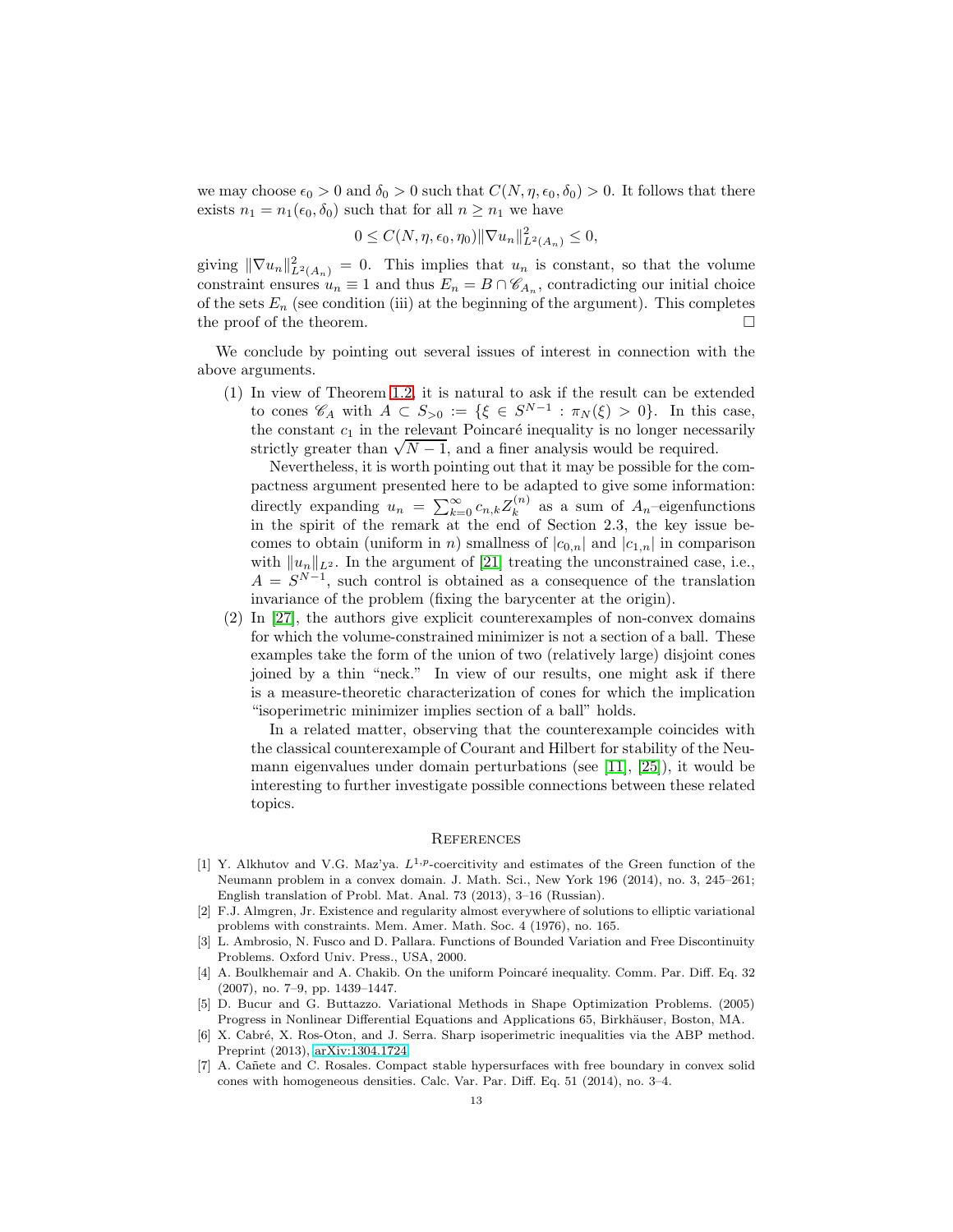- <span id="page-13-15"></span><span id="page-13-6"></span>[8] D. Chenais. On the existence of a solution in a domain identification problem. J. Math. Anal. Appl. 52 (1975), pp. 189–289.
- [9] M. Cicalese, and G.P. Leonardi. A selection principle for the sharp quantitative isoperimetric inequality. Arch. Ration. Mech. Anal. 206 (2012), no. 2, 617–643.
- <span id="page-13-10"></span>[10] M. Cicalese, G.P. Leonardi, and F. Maggi. Sharp stability inequalities for planar double bubbles. Preprint (2015), [arXiv:1211.3698.](http://arxiv.org/abs/1211.3698)
- <span id="page-13-25"></span><span id="page-13-21"></span>[11] R. Courant and D. Hilbert. Methods of Mathematical Physics, 1 (1953), 2 (1962). Wiley, New York.
- [12] R. Dautray, J.L. Lions. Analyse math´ematique et calcul num´erique pour les sciences et les techniques, 3, Transformations, Sobolev, opérateurs. (1984) Masson, Paris.
- <span id="page-13-22"></span>[13] G. David. Singular Sets of Minimizers for the Mumford-Shah Functional. Progress in Mathematics, 233, Birkhäuser Verlag, Basel, Switzerland, 2005.
- <span id="page-13-14"></span>[14] G. De Philippis and F. Maggi. Regularity of free boundaries in anisotropic capillarity problems and the validity of Young's law. Arch. Ration. Mech. Anal. 216 (2015), no. 2, 473–568.
- <span id="page-13-18"></span>[15] E. Durand-Cartagena and A. Lemenant. Some stability results under domain variation for Neumann problems in metric spaces. Ann. Acad. Sci. Fenn. Math. 35 (2010), no. 2, pp. 537– 563.
- <span id="page-13-19"></span>[16] J.F. Escobar. Uniqueness theorems on conformal deformation of metrix, Sobolev inequalities and eigenvalue estimate, Comm. Pure Appl. Math. 63 (1990), 857–883.
- <span id="page-13-3"></span>[17] A. Figalli and E. Indrei. A sharp stability result for the relative isoperimetric inequality inside convex cones. J. Geom. Anal. 23 (2013), no. 2, pp. 938–969.
- <span id="page-13-9"></span>[18] A. Figalli, N. Fusco, F. Maggi, V. Millot, and M. Morini. Isoperimetry and stability properties of balls with respect to nonlocal energies. Comm. Math. Phys. 336 (2015), no. 1, 441–507.
- <span id="page-13-7"></span>[19] A. Figalli and F. Maggi. On the isoperimetric problem for radial log-convex densities. Calc. Var. Partial Differential Equations 48 (2013), no. 3-4, 447–489.
- <span id="page-13-13"></span>[20] A. Figalli, F. Maggi, and A. Pratelli. A mass transportation approach to quantitative isoperimetric inequalities. Invent. Math. 182 (2010), no. 1, 167–211.
- <span id="page-13-5"></span>[21] B. Fuglede. Stability in the isoperimetric problem for convex or nearly spherical domains in  $\mathbb{R}^n$ . Trans. Amer. Math. Soc. 314 (1989), no. 2, pp. 619–638.
- <span id="page-13-8"></span>[22] N. Fusco and V. Julin. A strong form of the quantitative isoperimetric inequality. Calc. Var. Partial Differential Equations 50 (2014), no. 3-4, 925–937.
- <span id="page-13-12"></span>[23] N. Fusco, F. Maggi, and A. Pratelli. The sharp quantitative isoperimetric inequality. Ann. of Math. (2) 168 (2008), no. 3, 941–980.
- <span id="page-13-24"></span>[24] E. Giusti. Minimal surfaces and functions of bounded variation. Monographs in Math. 80 (1984). Birkhäuser Verlag, Basel.
- <span id="page-13-26"></span>[25] R. Hempel, L. Seco, and B. Simon. The essential spectrum of Neumann Laplacians on some bounded singular domains. J. Funct. Anal. 102 (1991), no. 2, pp 448–483.
- <span id="page-13-17"></span>[26] A. Henrot. Extremum problems for eigenvalues of elliptic operators. (2006) Burkhäuser Verlag, Basel.
- <span id="page-13-0"></span>[27] P.-L. Lions and F. Pacella. Isoperimetric inequalities for convex cones. Proc. Amer. Math. Soc. 109 (1990), no. 2, pp. 477–485.
- <span id="page-13-16"></span>[28] J.-L. Lions and E. Magenes. Non-Homogeneous Boundary Value Problems and Applications. Vol. I. Translated from the French by P. Kenneth. Die Grundlehren der mathematischen Wissenschaften, 181 (1972), Springer-Verlag, New York-Heidelberg.
- <span id="page-13-11"></span>[29] F. Maggi. Sets of Finite Perimeter and Geometric Variational Problems: An Introduction to Geometric Measure Theory. Cambridge Univ. Press., 2012.
- <span id="page-13-20"></span>[30] V.G. Maz'ya. On the boundedness of first derivatives for solutions to the Neumann-Laplace problem in a convex domain. J. Math. Sci., New York 159 (2009), no. 1, 104–112; English translation of Probl. Mat. Anal. 40 (2009) 105–112 (Russian).
- <span id="page-13-23"></span>[31] F. Morgan. Riemannian geometry. A beginner's guide. 2nd ed. A.K. Peters Ltd., Wellesley, MA., 1998.
- <span id="page-13-1"></span>[32] F. Morgan and M. Ritoré. Isoperimetric regions in cones. Trans. Amer. Math. Soc. 354 (2002), pp. 2327–2339.
- <span id="page-13-2"></span>[33] M. Ritoré and C. Rosales. Existence and characterization of regions minimizing perimeter under a volume constraint inside Euclidean cones. Trans. Amer. Math. Soc. 356 (2004), no. 11, pp. 4601–4622.
- <span id="page-13-4"></span>[34] M. Ritoré and E. Vernadakis. Isoperimetric inequalities in covex cylinders and cylindrically bounded convex bodies. Calc. Var. Par. Diff. Eq. 54 (2015), no. 1, pp. 643–663.